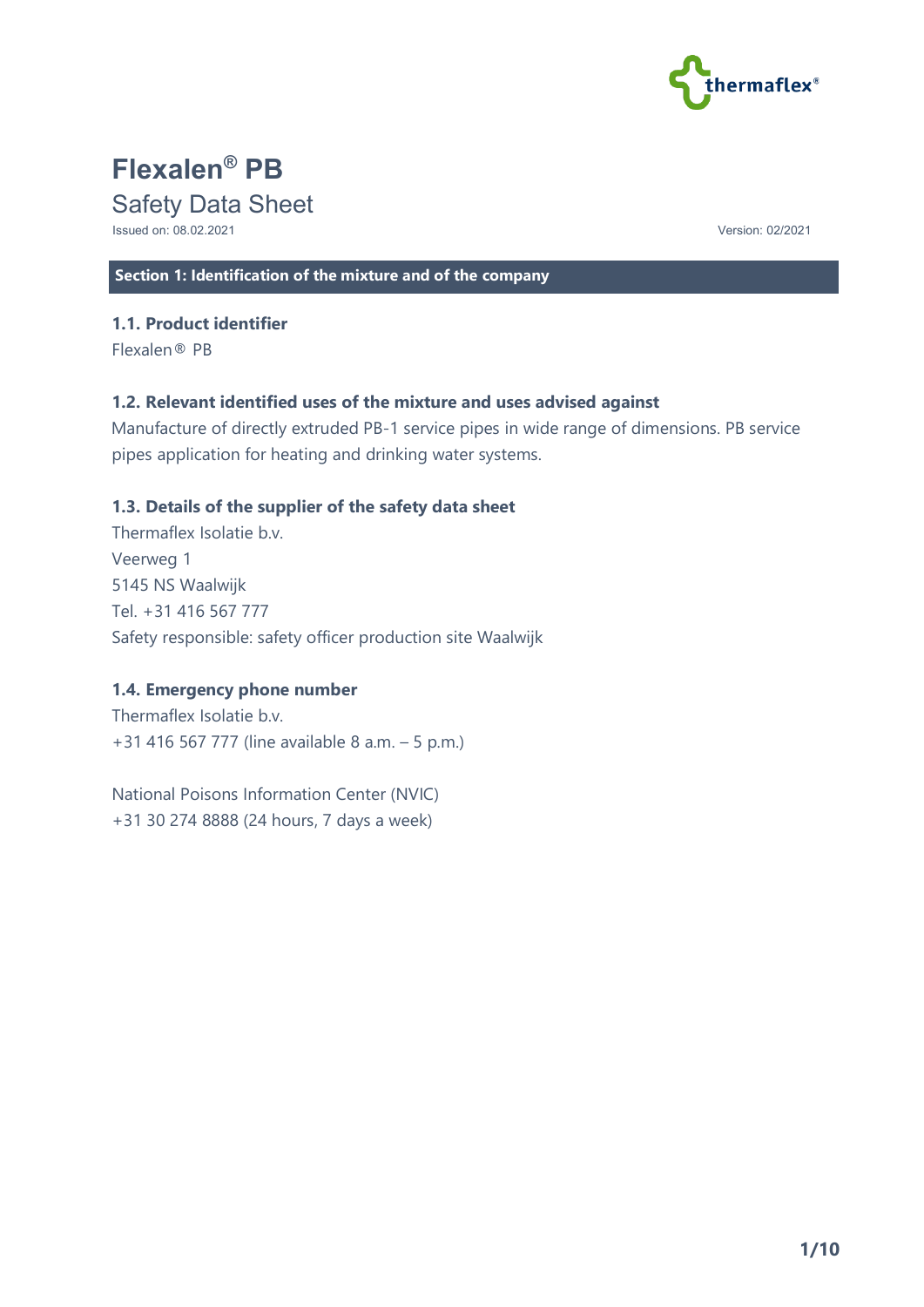

#### **Section 2: Hazards identification**

#### **2.1**. **Classification of the mixture**

Not a hazardous substance or mixture according to Regulation (EC) No 1272/2008.

#### **2.2**. **Label elements**

Not a hazardous substance or mixture according to Regulation (EC) no 1272/2008. Therefore, no exceptional label elements are needed.

#### **2.3**. **Other hazards**

If small particles are generated during further processing, handling or by other means, may form combustible dust concentrations in air.

Subject to reasonable care and cleanliness there is no obvious problems associated with the handling of PB-1.

**C Section 3: Composition/ information on ingredients**

#### **3.1**. **Substances**

Polybutene-1 (PB-1)

### **3.2. Mixtures**

Components

| <b>Component</b> | Cas no.         | <b>Classification</b><br>(Regulation (EC) no<br>1272/2008) | Weight %         |
|------------------|-----------------|------------------------------------------------------------|------------------|
| Polybutene       | $9003 - 28 - 5$ | Not classified                                             | $95.0 - 100.0 %$ |

Contains: Additives, stabilizers, glue and pigments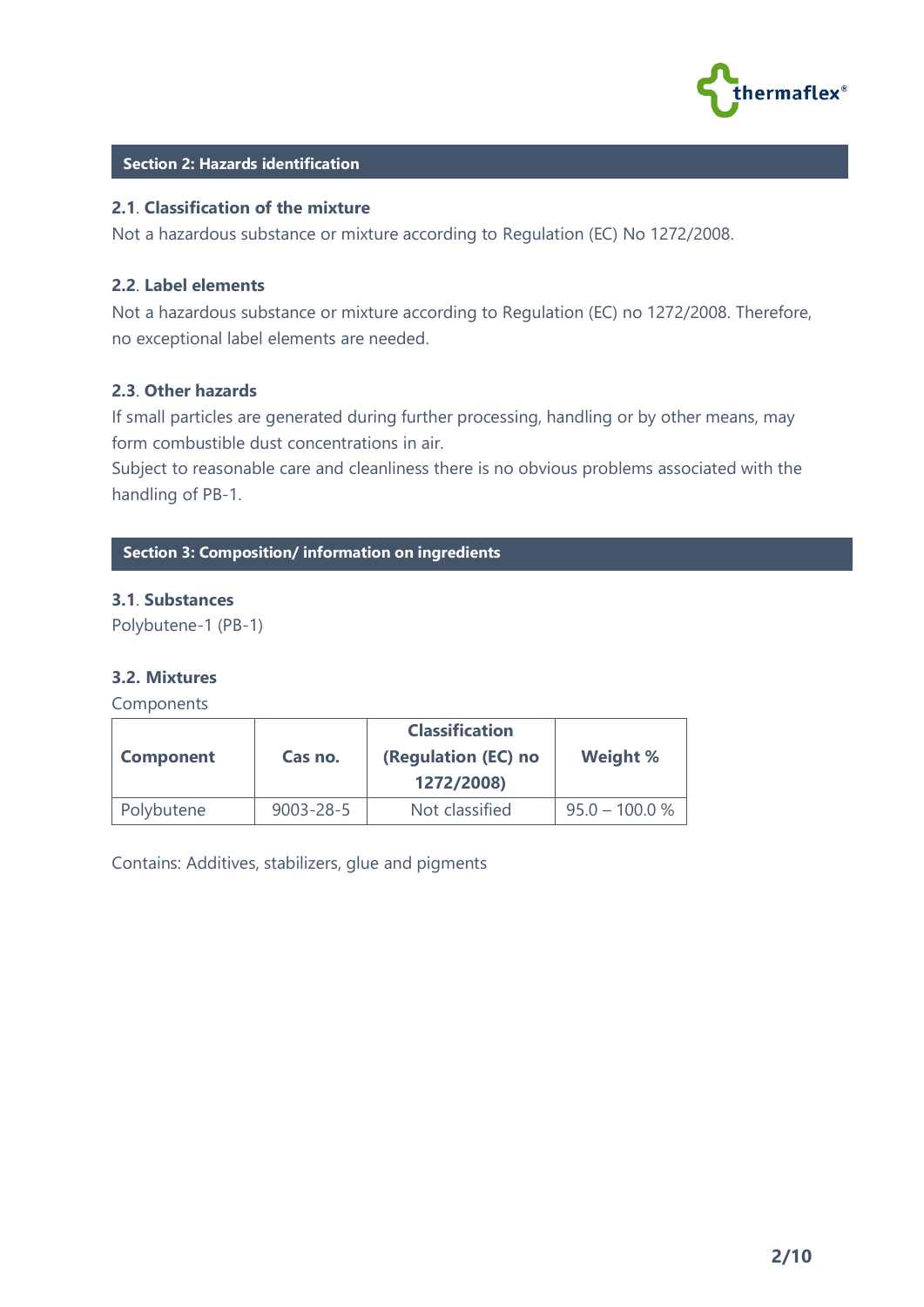

# **C Section 4: First aid measures**

#### **4.1**. **Description of first aid measures**

| General advice          | : Take proper precautions to ensure your own health and safety<br>before attempting rescue and providing first aid.                                                                                                                                                                                                                                             |
|-------------------------|-----------------------------------------------------------------------------------------------------------------------------------------------------------------------------------------------------------------------------------------------------------------------------------------------------------------------------------------------------------------|
| If inhaled              | : Remove person to fresh air. If signs/symptoms continue, get<br>medical attention. In case of excessive inhalation of fumes that<br>may be generated during heating of this material, move person<br>to fresh air. Obtain medical attention. Keep person warm, if<br>necessary give Cardio-Pulmonary-Resuscitation (CPR).                                      |
| In case of skin contact | : If molten material contacts the skin, immediately flush with<br>large amounts of water to cool the affected tissue and polymer.<br>Do not attempt to peel polymer from skin as this will remove<br>the skin. Obtain immediate emergency medical attention if<br>burn is deep or extensive.                                                                    |
| In case of eye contact  | : Flush eyes thoroughly with water for several minutes and seek<br>medical attention if discomfort persists.<br>In case of eye contact with molten polymer: continuously flus<br>eye(s) with cool running water for at least 15 minutes. Beyond<br>flushing, DO NOT attempt t remove the material adherent to<br>the eye(s). Immediately seek medical attention |
| If swallowed            | : Adverse health effects due to ingestion are not anticipated.                                                                                                                                                                                                                                                                                                  |

#### **4.2**. **Most important symptoms and effects, both acute and delayed**

- Symptoms : Inhalation of process fumes and vapours may cause soreness in the nose and throat and coughing.
- Hazards : Dust contact with the eyes can lead to mechanical irritation. Molten polymer may cause thermal burns.

# **4.3**. **Indication of any immediate attention and special treatment needed**

Treatment of overexposure should be directed at the control of symptoms and the clinical condition of the patient.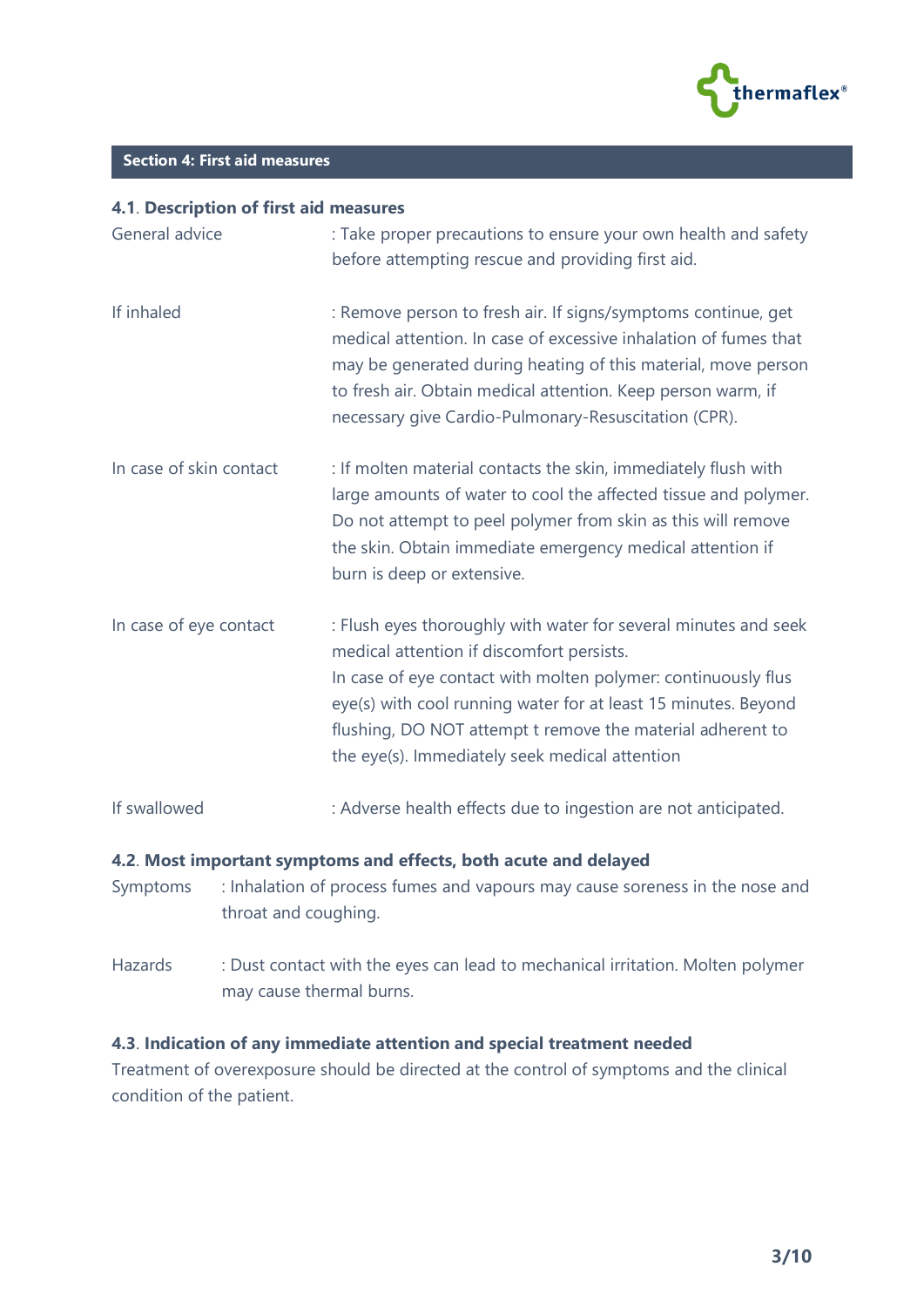

#### **Section 5: Firefighting measures**

#### **5.1**. **Fire extinguishing media**

Water spray, extinguishing foam,  $CO<sub>2</sub>$ -extinguisher.

#### **5.2**. **Special hazards arising from the substance or mixture**

Keep away from heat and sources of ignition. In case of fire hazardous decomposition products may be produced such as carbon monoxide (CO), carbon dioxide ( $CO<sub>2</sub>$ ) and unburned hydrocarbons (smoke).

#### **5.3**. **Advice for firefighters**

Wear approved positive pressure self-contained breathing apparatus and firefighter protective clothing.

Combustible particulate solid, will decompose under fire conditions.

Calorific value: 8000 – 11000 kcal/kg

Fight fire from safe distance with hose lines or monitor nozzles Heat from fire may melt, decompose polymer and generate flammable vapours. Move containers from fire area if it can be done without risk. Evacuate immediately in the event of opening of storage container pressure relief devices or discoloration of container. Always stay away from tanks engulfed in fire. Do not attempt to get on top of storage containers involved in fire. Cool storage containers with large volumes of water even after fire is out.

#### **Section 6: Accidental release measures**

#### **6.1 Personal precautions, protective equipment and emergency procedures**

Equip responders with proper protection. Creates dangerous slipping hazard on any hard smooth surface.

Equip emergency responders with proper personal protective equipment. Avoid generating dust. Avoid dispersal of dust in the air (e.g. clearing dust surfaces with compressed air). Potential combustible dust hazard. Polymer particles create slipping hazard on hard smooth surfaces.

#### **6.2 Environmental precautions**

Do not flush into surface water or sanitary sewer system.

#### **6.3 Methods and materials for containment and cleaning up**

On land, sweep/shovel into suitable disposal containers or vacuum using equipment which avoids ignition risk.

On water, material is insoluble; collect and contain as any solid.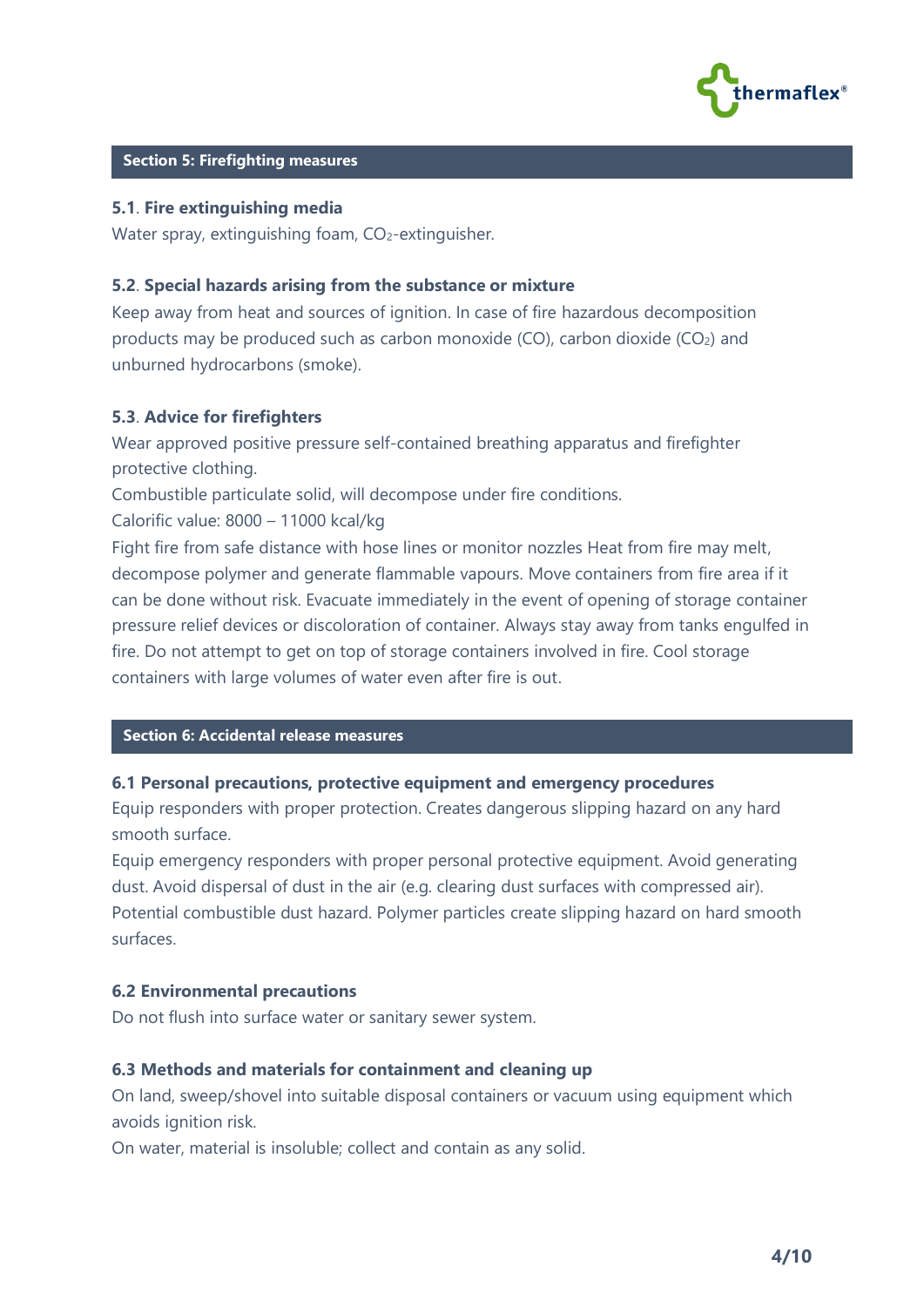

All recovered material should be packaged, labelled, transported and disposed of or reclaimed in conformance with applicable laws and regulations and in conformance with good engineering practices. Reclaim where possible.

# **Section 7: Handling and storage**

## **7.1**. **Precautions for safe handling**

If converted to small particles during further processing, handling or by other means, may form combustible dust concentrations in air.

Avoid dust accumulation in enclosed space.

Avoid generating dust; fine dust suspended in air and in the presence of an ignition source is a potential dust explosion hazard.

Static discharge (spark), or other ignition sources, in high dust environments may ignite the dust and result in a dust explosion.

Electrostatic charge may build during conveying or handling.

Equipment handling polymer should be conductive and grounded (earthed) and bonded. Metal containers involved in the transfer of this material should be grounded and bonded. All electrical equipment conforms to applicable electric codes and regulatory requirements for areas handling combustible dusts.

After handling, always wash hands thoroughly with soap and water.

When bringing the material to processing temperatures vapours may develop may condense in the exhaust ventilation. See section 10.

Polymer will burn but does not easily ignite.

# **7.2**. **Conditions for safe storage, including any incompatibilities**

Store in a dry location.

Use good housekeeping practices during storage, transferring and handling. Process enclosures and adequate ventilation should be used to avoid excessive dust accumulation. Store away from excessive heat and away from strong oxidizing agents

Keep container closed to prevent contamination.

Take measures to prevent the build-up of electrostatic charge.

# **7.3**. **Specific end use(s)**

No further relevant information available.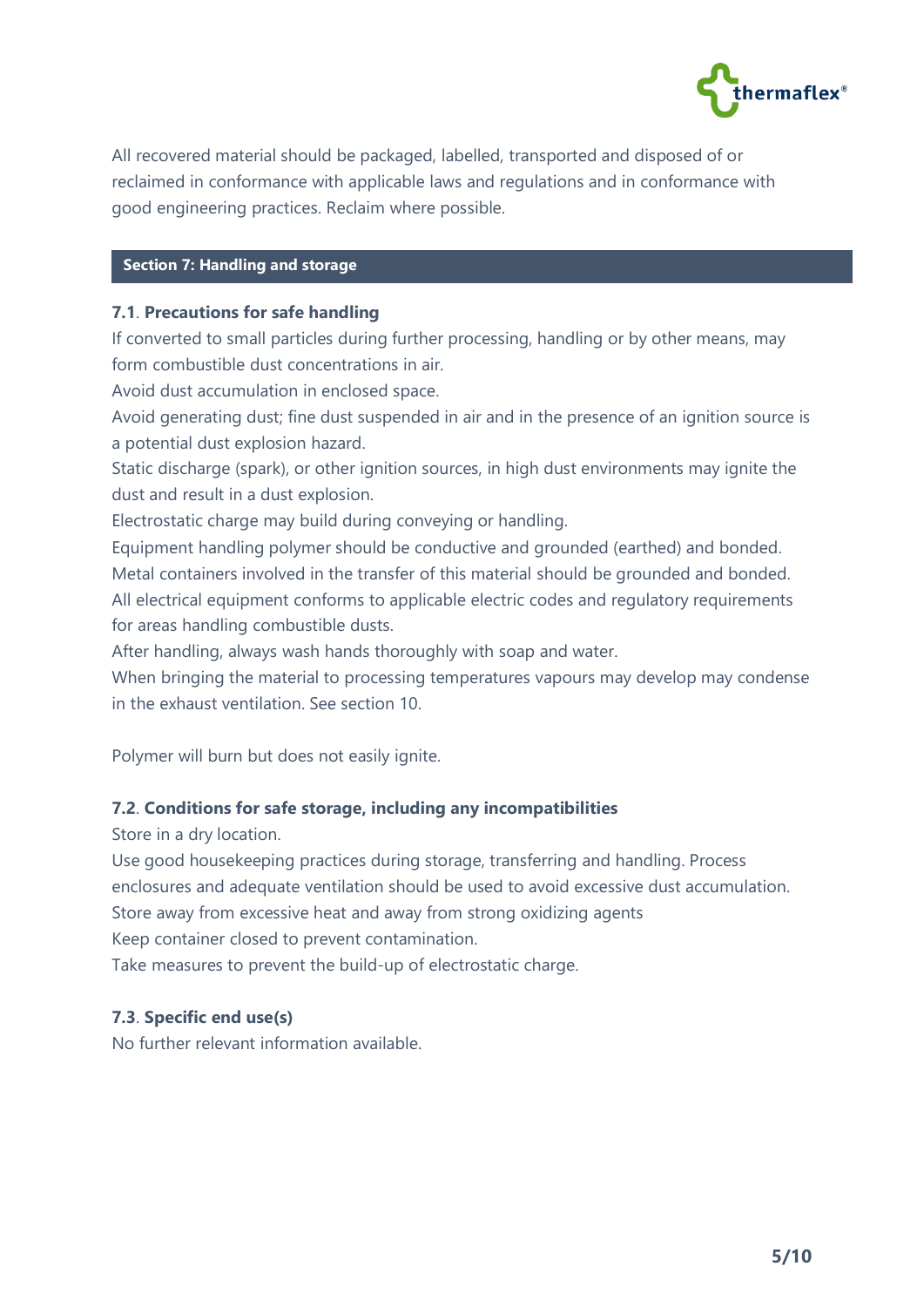

#### **Section 8: Exposure controls/ personal protection**

#### **8.1**. **Control parameters**

Materials that can be formed when handling this product: non-specified (inert or nuisance) dust:

Inhalable  $10 \text{ mg/m}^3$ Respirable  $3 \text{ mg/m}^3$ 

Consult local authorities for acceptable exposure limits.

#### **8.2**. **Exposure controls**

#### Engineering measures

Follow the recommendations in international standard NFPA 654 (as amended and adopted) for equipment used to handle this product.

Engineer tools, e.g. enclosed systems, should be used whenever feasible to maintain exposures below acceptable criteria. When such controls are not feasible, or sufficient to achieve full conformance, other engineering controls such as local exhaust ventilation should be used. Ensure that dust-handling systems (such as exhaust ducts, dust collectors, vessels and processing equipment) are designed in a manner to precent the escape of dust into the work area (e.g. there is no leakage from the equipment.

#### Personal protective equipment

Respiratory protection: Use process enclosures, local exhaust ventilation, or other engineering controls to keep airborne levels below recommended exposure limits. When workers are facing concentrations above the exposure limit, they must use appropriate certified respirators. Use appropriate respiratory protection where atmosphere exceeds recommended limits. Where workers could be exposed limit, they must use appropriate certified respirators.

Hand protection: Wear gloves that provide thermal protection where there is a potential for contact with heated material.

Eye and face protection: Dust service goggles should be worn to prevent mechanical injury or other irritation to eyes due to airborne particles which may result from handling this product.

Skin and body protection: Wear suitable protective clothing.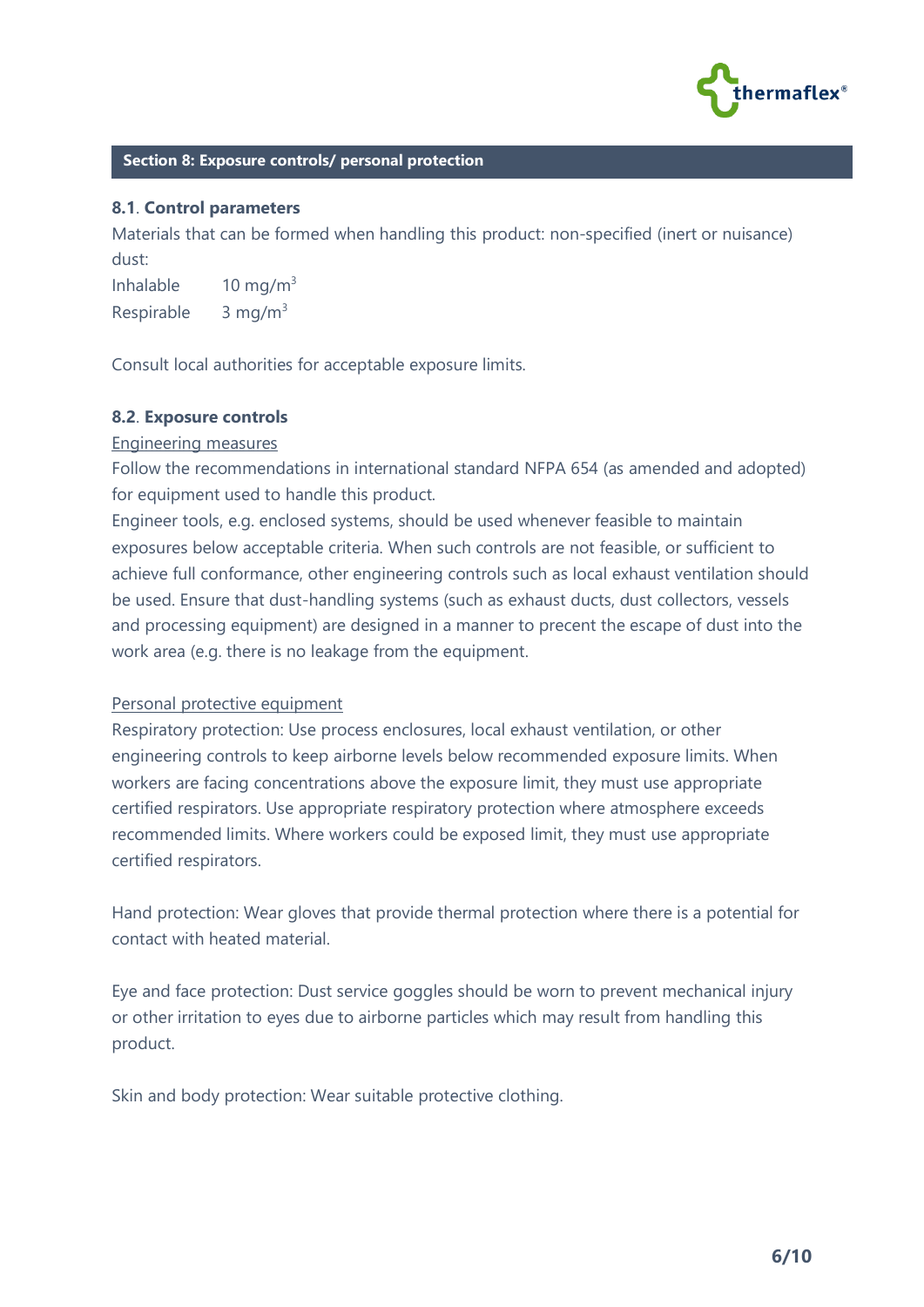

Hygiene measures: Selection of appropriate personal protective equipment should be based on evaluation of the performance characteristics of the protective equipment relative to the task(s) to be performed, conditions present, duration of use, and the hazards and/or potential hazards that may be encountered during use. Use good personal hygiene practices. Wash hands before eating, drinking, smoking or using toilet facilities. Take off contaminated clothing and wash before reuse.

# **C Section 9: Physical and chemical properties**

# **9.1. Information on basic physical and chemical properties**

| : Round tubes                                   |
|-------------------------------------------------|
| : Grey                                          |
| : Slight/odourless                              |
| : the minimum explosive concentration (MEC) for |
| polymer dust varies according to particle size  |
| distribution.                                   |
| : Not applicable                                |
| : Polymer will burn but does not easily ignite  |
| : Not considered an oxidizing agent             |
| $:$ > 300 °C                                    |
| : Not determined                                |
| : $50 - 170$ °C                                 |
| : < 1 g/cm <sup>3</sup>                         |
| : Insoluble                                     |
|                                                 |

#### **9.2. Other information**

No additional information available.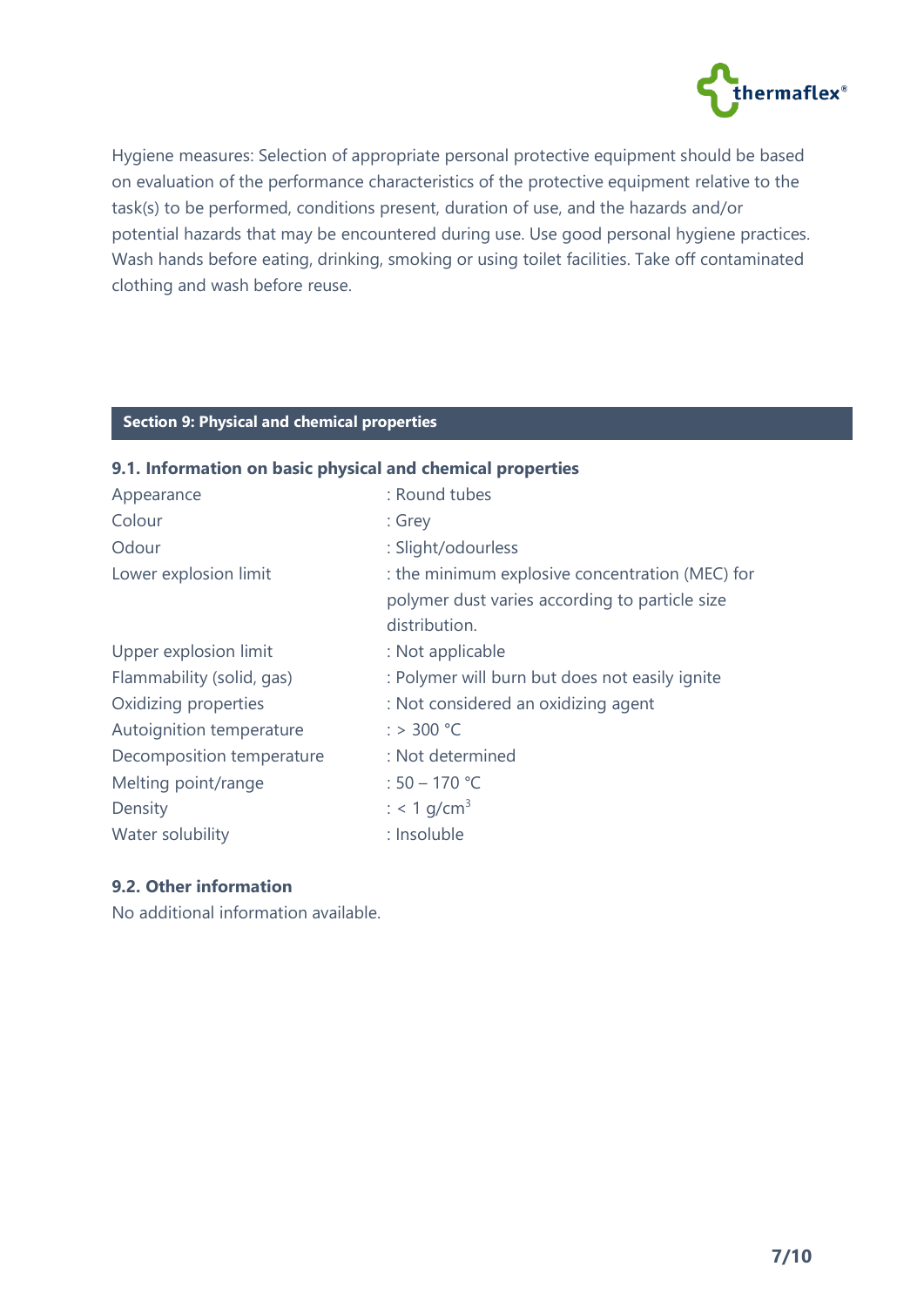

# **C Section 10: Stability and reactivity**

**10.1. Reactivity** No known reactivity hazards.

#### **10.2**. **Chemical stability**

Stable under normal conditions.

#### **10.3. Possibility of hazardous reaction**

Hazardous reactions will not occur.

#### **10.4. Conditions to avoid**

Avoid contact with strong oxidizers, excessive heat, sparks or open flame.

#### **10.5. Incompatible materials**

Material may be softened by some hydrocarbons.

#### **10.6 Hazardous decomposition products**

Not expected to decompose under normal conditions.

NOTE: carbon monoxide, olefinic and paraffinic compounds, trace amounts of organic acids, ketones, aldehydes and alcohols may be formed under thermal decomposition.

# **C Section 11: Toxicological information**

#### **11.1**. **Information on toxicological effects**

| Acute oral toxicity               | : Not classified                                                                            |
|-----------------------------------|---------------------------------------------------------------------------------------------|
| Acute inhalation toxicity         | : Not classified                                                                            |
| Acute dermal toxicity             | : Not classified                                                                            |
| Skin corrosion/irritation         | : Not a skin irritant                                                                       |
|                                   | Serious eye damage/eye irritation : Not an eye irritant. Mechanical irritation is possible. |
| Respiratory or skin sensitization | : Not classified                                                                            |
| Carcinogenicity                   | : Not classified                                                                            |
| Germ cell mutagenicity            | : Not classified                                                                            |
| Effects on fertility              | : Not classified                                                                            |
| Effects on or via lactation       | : Not classified                                                                            |
| Effects on development            | : Not classified                                                                            |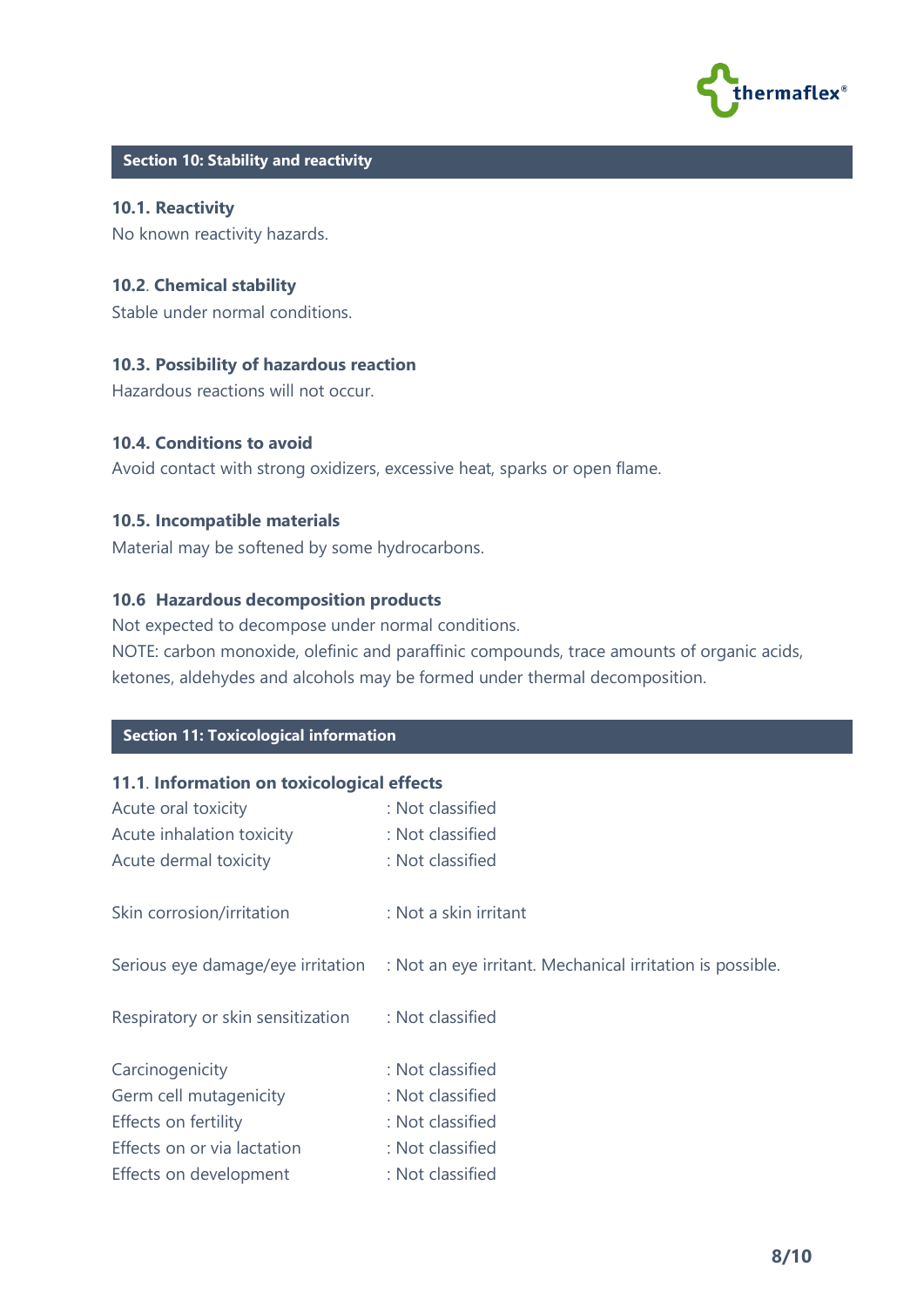

The substance or mixture is not classified as specific target organ toxicant, in single or repeated exposure.

Aspiration hazard is not applicable.

# **Section 12: Ecological information**

# **12.1. Ecotoxicology assessment**

Short-term (acute) aquatic hazard : Not classified Long-term (chronic) aquatic hazard : No classified

- 
- 

#### **12.2. Persistence and degradability**

Not expected to be biodegradable.

#### **12.3. Bio accumulative potential**

This material is not expected to be bioaccumulate.

#### **12.4**. **Mobility in soil**

No data available.

### **12.5. Results of PBT and vPvB assessment**

This substance/mixture contains no components considered to be either persistent, bio accumulative and toxic (PBT) or very persistent and very bio accumulative (vPvB).

#### **12.6. Other adverse effects**

This material is not volatile and insoluble in water.

#### **12.7 Other information**

Ecotoxicity is expected to be minimal based on the low water solubility of polymers. No data available on this product. However, birds, fish and other wildlife maybe eat waste, obtained during installation, which may obstruct their intestinal tracts.

# **C Section 13: Disposal considerations**

#### **13.1. Waste treatment methods**

All recovered material should be packaged, labelled, transported and disposed of or reclaimed in conformance with applicable laws and regulation and in conformance with good engineering practices. Reclaim where possible, recycle if possible.

At Thermaflex Isolation b.v., we support to send back the material to the production site in Waalwijk where the materials will be recycled.